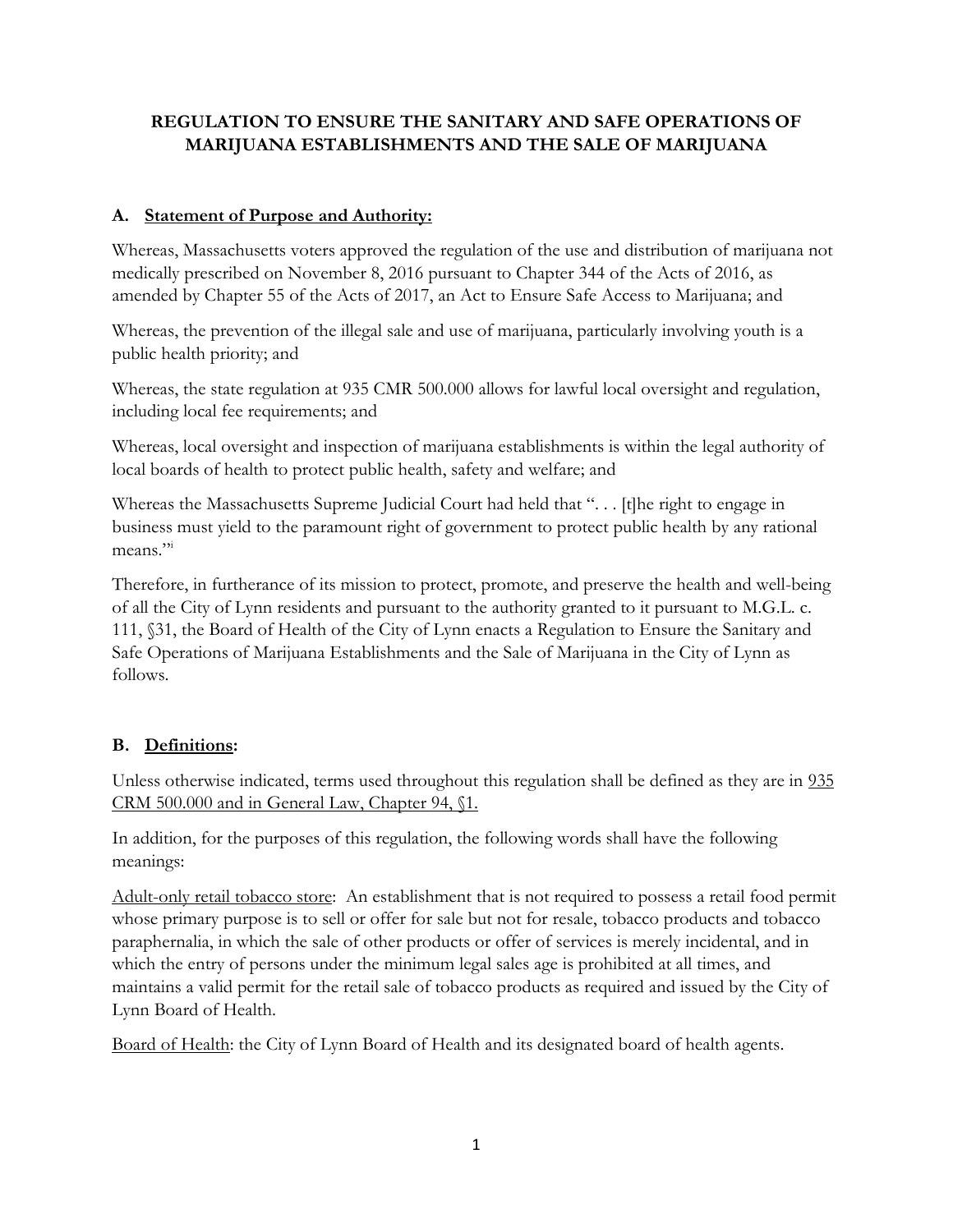Board of Health Agent: The Director of Public Health and any municipal employee designated by the board of health, which may include board of health members, City of Lynn staff, law enforcement officers, fire officials and code enforcement officials.

Business Agent: An individual who has been designated by the owner or operator of any marijuana establishment to be the manager or otherwise in charge of said establishment.

Edible Marijuana Products: A marijuana product that is to be consumed by humans by eating or drinking.

Marijuana: All parts of any plant of the genus cannabis, not excepted below and whether growing or not; the seeds thereof; and resin extracted from any part of the plant; and every compound, manufacture, salt, derivative, mixture or preparation of the plant, its seeds or resin including tetrahydrocannabinol as defined in section 1 of chapter 94C of the General Laws.

"Marijuana" shall not include the mature stalks of the plant, fiber produced from the stalks, oil, or cake made from the seeds of the plant, any other compound, manufacture, salt, derivative, mixture or preparation of the mature stalks, fiber, oil, or cake made from the seeds of the plant or the sterilized seed of the plant that is incapable of germination; hemp; or the weight of any other ingredient combined with marijuana to prepare topical or oral administrations, food, drink or other products.

Marijuana Accessories: Equipment, products, devices or materials of any kind that are intended or designed for use in ingesting, inhaling or otherwise introducing marijuana into the human body.

Marijuana Establishment: A marijuana cultivator, marijuana testing facility, marijuana product manufacturer, marijuana retailer or any other type of marijuana-related business licensed by the Cannabis Control Commission pursuant to 935 CMR 500.050 as a marijuana cultivator, craft marijuana cooperative, marijuana product manufacturer, independent marijuana testing laboratory, storefront marijuana retailer, delivery-only marijuana retailer, marijuana primary social consumption establishment, marijuana mixed-use social consumption establishment, marijuana research facility, marijuana transporter and marijuana micro-business.

Marijuana Establishment Agent: A board member, director, employee, executive, manager, or volunteer of a marijuana establishment who is 21 years of age or older. Employee includes a consultant or contractor who provides on-site services to a Marijuana Establishment related to the cultivation, harvesting, preparation, packaging, storage, testing, or dispensing of marijuana.

Marijuana Products: Products that have been manufactured and contain marijuana or an extract from marijuana, including concentrated forms of marijuana and products composed of marijuana and other ingredients that are intended for use or consumption, including edible products, beverages, topical products, ointments, oils and tinctures.

Operating Permit Holder: Any person engaged in the cultivation, sale, distribution or delivery of marijuana who applies for and receives an operation permit, or any person who is required to apply for an operation permit pursuant to these regulations, or his or her business agent.

Minimum Legal Sales Age: The age an individual must be before that individual can be sold a marijuana product in the municipality.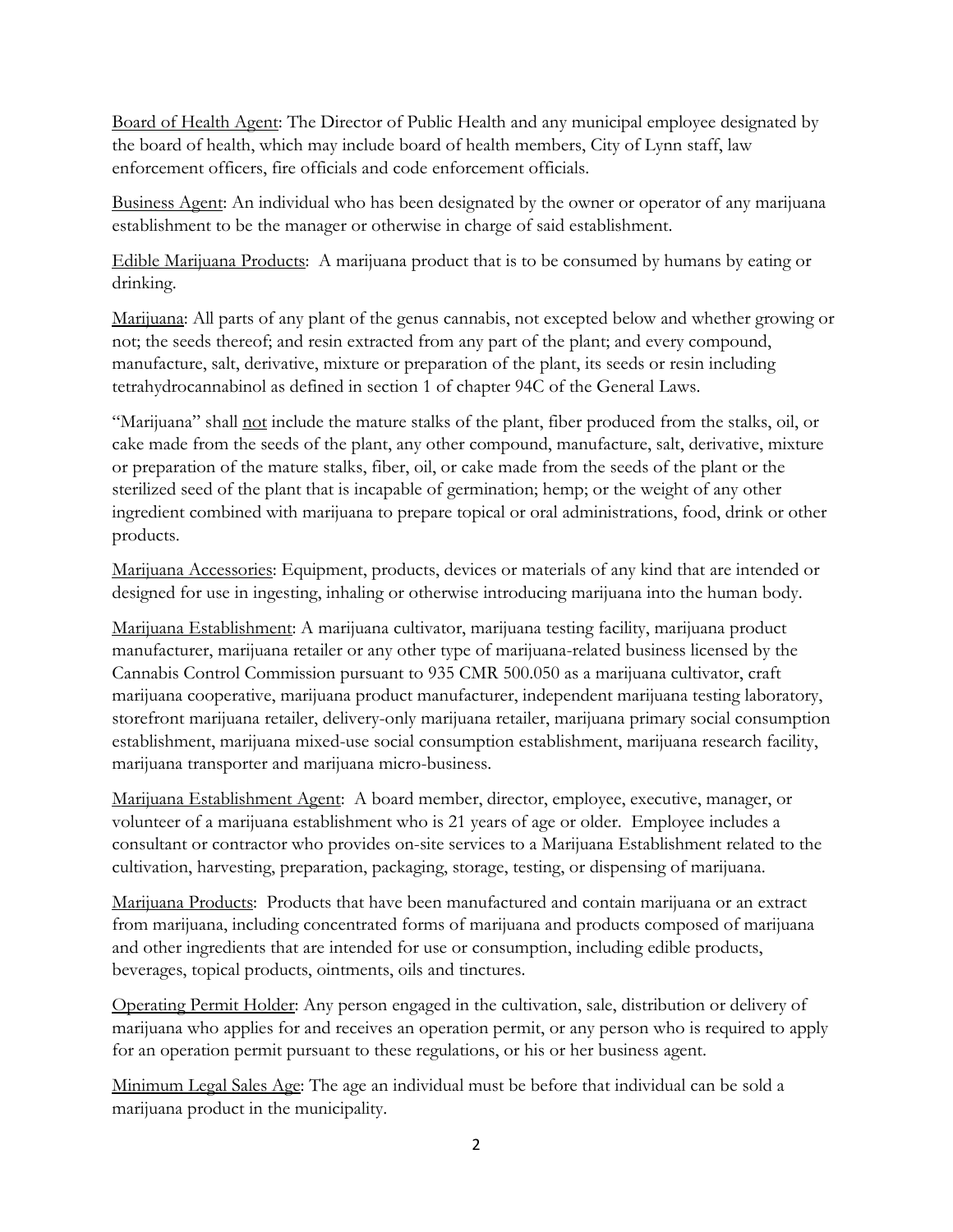Non-Residential Roll-Your-Own (RYO) Machine: A mechanical device made available for use (including to an individual who produces rolled marijuana products solely for the individual's own personal consumption or use) that is can make rolled marijuana products. RYO machines located in private homes used for solely personal consumption are not Non-Residential RYO machines.

Person: Any individual, firm, partnership, association, corporation, company or organization of any kind, including but not limited to an owner, operator, manager, proprietor or person in charge of any establishment, business, cultivation property or retail store.

Self-Service Displays: Any display from which customers may select marijuana or a marijuanainfused product without assistance from an establishment.

Vending Machine: Any automated or mechanical self-service device, which upon insertion of money, tokens or any other form of payment, dispenses or makes marijuana products.

## **C. Marijuana Sales to Persons Under the Minimum Legal Sales Age Prohibited:**

- 1. No person shall sell marijuana or permit marijuana, as defined therein, to be sold to a person under the minimum legal sales age; or give marijuana products as defined herein, to a person under the minimum legal sales age. The minimum legal sales age in the City of Lynn is 21.
- 2. Each person selling or distributing marijuana products as defined herein, shall verify the age of the purchaser by means of a valid government-issued photographic containing the bearer's date of birth that the purchaser is 21 years of age or older.
- 3. All retail sales of marijuana products shall be face-to-face between the seller and the buyer and occur at the permitted location unless and until delivery of adult-use marijuana products is authorized and licensed under state regulation and then, in strict compliance with all applicable rules and regulations as well as the age limitation set forth herein,

# **D. Marijuana Operating Permit:**

- 1. No person shall sell, cultivate, deliver or otherwise commercially distribute marijuana products, as defined herein, within the City of Lynn without first obtaining a Marijuana Operating Permit issued annually by the City of Lynn Board of Health. Only owners of establishments with a permanent, non-mobile location in the City of Lynn are eligible to apply for an operating permit at the specified location in the City of Lynn except:
	- a. A marijuana delivery-only establishment, if authorized and licensed under state regulation shall not be required to have a permanent, non-mobile location, but shall have an in-state permanent business office address and contact information available. Upon request, the establishment must share information about the current location and destination of its employees with the City of Lynn Board of Health.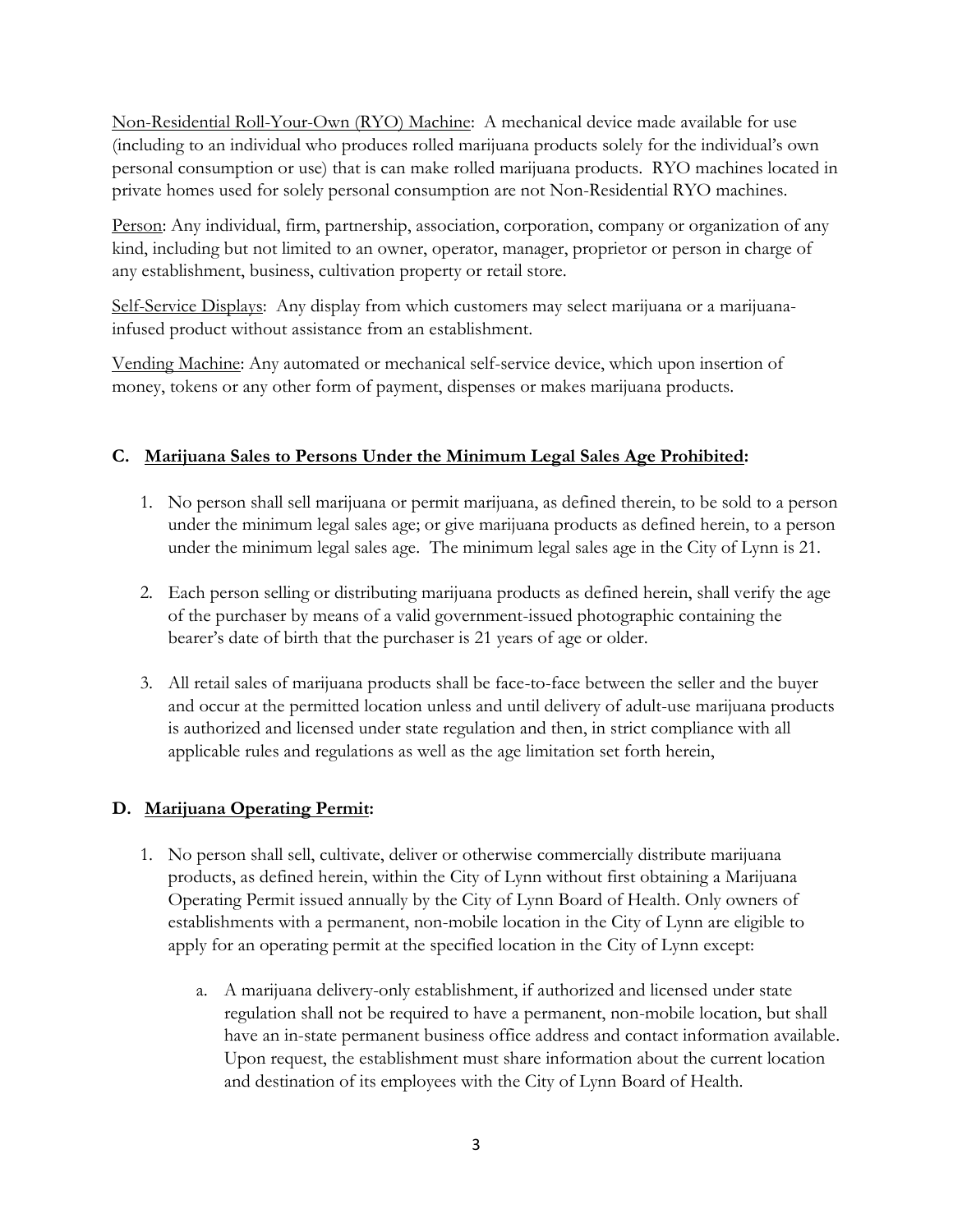- 2. No person shall gift marijuana or marijuana products to a consumer contingent upon the sale of any other product.
- 3. As part of the Marijuana Operating Permit application process, the applicant will be provided with the City of Lynn regulation. Each applicant is required to sign a statement declaring that the applicant has read said regulation and that the applicant is responsible for instructing all employees who will be responsible for marijuana sales regarding federal, state and local laws regarding the sale of marijuana and this regulation.
- 4. Each applicant who sells, cultivates, delivers or otherwise distributes marijuana is required to provide proof of a current license issued by the Cannabis Control Commission before a Marijuana Operating Permit can be issued.
- 5. A separate Marijuana Operating Permit, displayed conspicuously, is required for each marijuana establishment. The fee for which shall be \$500 (five-hundred) annually.
- 6. A Marijuana Operating Permit is non-transferable. A new owner of a marijuana establishment must apply for a new permit.
- 7. Issuance of a Marijuana Operating Permit shall be conditioned on an applicant's consent to unannounced, periodic inspection of his/her marijuana establishment, including any business conducted off-site, to ensure compliance with this regulation.
- 8. A Marijuana Operating Permit will not be renewed if the permit holder has failed to pay all fines issued and the time to appeal the fines has expired and/or the permit holder has not satisfied any outstanding permit suspensions.
- 9. A Marijuana Operating Permit may be subject to non-renewal if the establishment has sold a marijuana product to a person under the minimum legal sales age one time. The permit holder may request a hearing before the Board of Health within 21 (twenty-one) days of an underage sale offense.
- 10. No person under the minimum legal sales age shall be permitted to enter an establishment with a Marijuana Operating Permit except those individuals in possession of a registration card demonstrating that the individual is a registered qualifying patient with the Medical Use of Marijuana Program if the establishment is co-located with a medical marijuana treatment center.
- 11. A storefront marijuana retailer shall sell primarily marijuana and marijuana accessories. The sale of other products or offer of other services must be merely incidental. A storefront marijuana retailer is prohibited from applying for or otherwise holding tobacco sales permit. A storefront marijuana retailer is also prohibited from holding a liquor license or selling or distributing any alcoholic beverage in any form.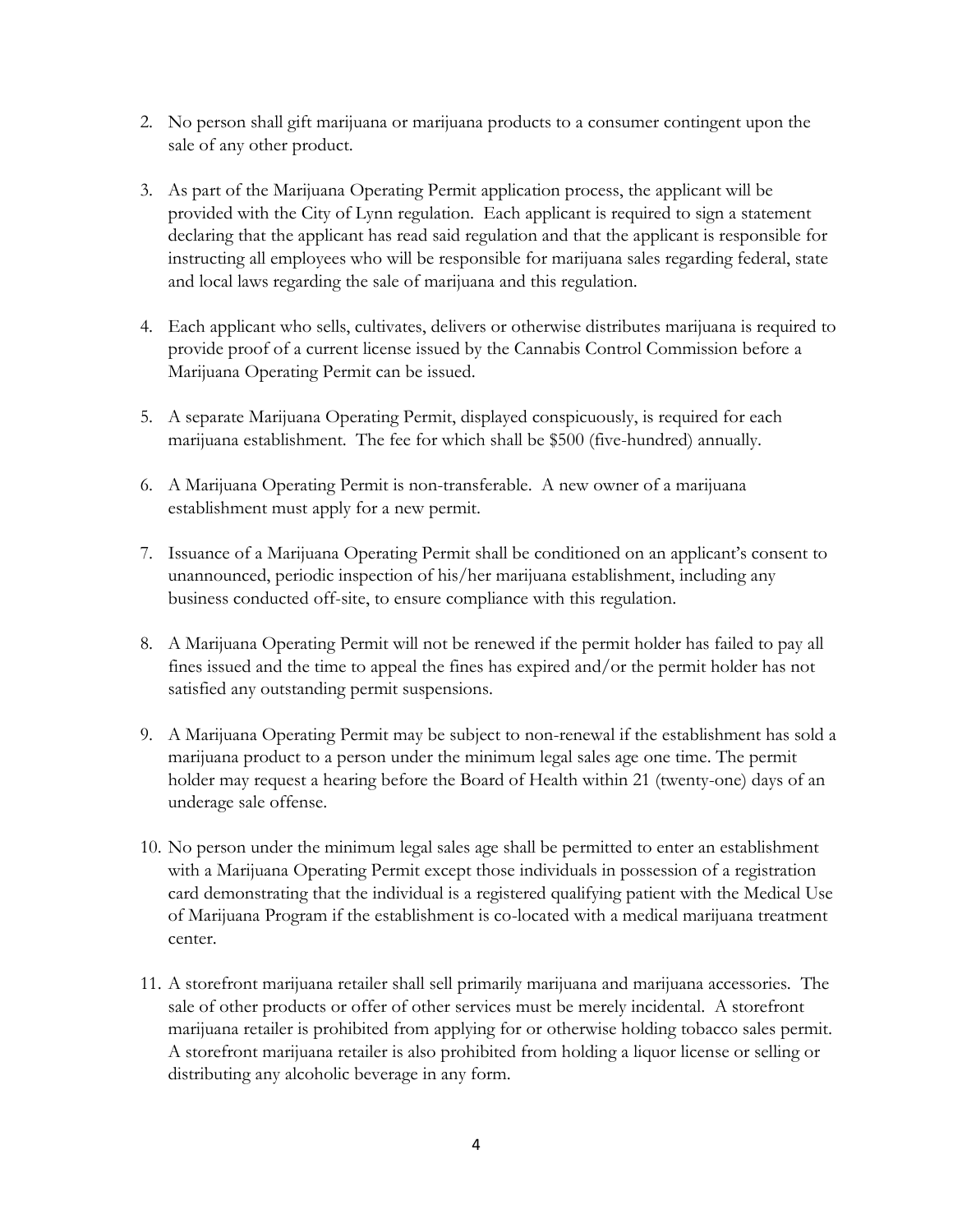12. All Marijuana Operating Permits expire annually from the date of first issuance.

### **E. Marijuana Agent Permit:**

- 1. No marijuana establishment agent shall sell, cultivate, deliver or otherwise commercially distribute marijuana without first obtaining a Marijuana Agent Permit, the fee for which shall be determined by the City of Lynn Board of Health annually.
- 2. As part of the Permit application process, the applicant will be provided with this regulation. Each applicant is required to sign a statement declaring that the applicant has read said regulation.
- 3. Each applicant who sells, cultivates, delivers or otherwise distributes marijuana is required to provide proof of a current license issued by the Cannabis Control Commission before a Marijuana Agent can be issued.
- 4. Each applicant is required to provide proof by means of a valid government-issued photographic identification containing the bearer's date of birth that the applicant is 21 years of age or older.
- 5. All Permits expire annually on the date of first issuance and are renewable.
- 6. No Permit issued under this regulation may be transferred to any other person or entity.

### **F. Home Cultivation Permit:**

- 1. No person shall cultivate marijuana without first obtaining a Home Cultivation Permit from the City of Lynn Board of Health.
- 2. The amount of cultivated marijuana product shall be limited by state law: 6 (six) plants per adult in the dwelling unit, up to 12 (twelve) plants per dwelling unit.
- 3. Sale of home cultivated marijuana product is prohibited from sale.
- 4. Each applicant is required to provide proof by means of a valid government-issued photographic identification containing the bearer's date of birth that the applicant is 21 years of age or older.
- 5. Each applicant shall submit to a pre-approval inspection by the City of Lynn Board of Health or its designated agents, which may include fire officials and building inspectors, to ensure that the location for cultivation complies with public health and safety requirements and practices, including fire safety and building code provisions.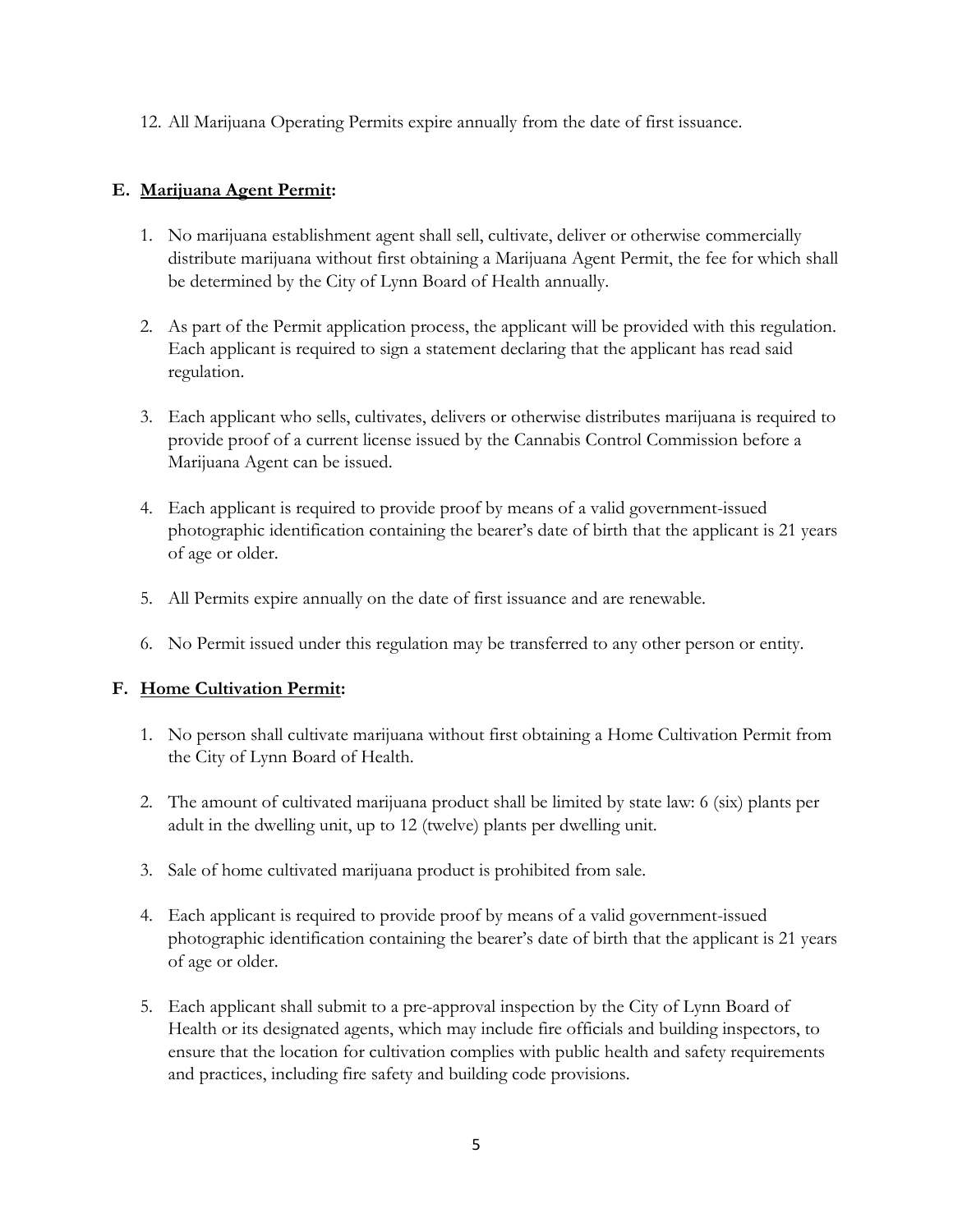- 6. Home Cultivation Permit Holders shall submit to reasonable inspection by the Board of Health or its designated agents.
- 7. If, during an inspection by the Board of Health or its agents, mold, infestation or other diseases affecting marijuana plants is observed, then the Board of Health or its agents may order the segregation and/or destruction of all such plants, as well as surrounding plants, to prevent a threat to the public's health.
- 8. All permits expire annually and are renewable.
- 9. Violation of this section shall be subject to a \$50 fine, per offense.

## **G. Incorporation of 105 CMR 500.000 and 105 CMR 590.000:**

The manufacture of all edible marijuana products and food products containing marijuana shall be conducted in a state-licensed marijuana manufacturing facility and in accordance with all applicable state regulations. Marijuana establishments and agents shall comply with 105 CMR 500.000, "Good Manufacturing Practices for Food" and 105 CMR 590.000, "Minimum Sanitation Standards for Food Establishments" relative to edible marijuana products.

## **H. Free Distribution and Coupon Redemption:** No person shall:

- 1. Commercially distribute or cause to be commercially distributed, any free samples of marijuana products;
- 2. Accept or redeem, offer to accept or redeem, or cause or hire any person to accept or redeem or offer to accept or redeem any coupon that provides any marijuana product without charge.

### **I. Incorporation of 935 CMR 500.00:**

Marijuana establishments and agents shall comply with 935 CMR 500.000.

# **J. Out-of-Package Sales:**

The sale or distribution of edible marijuana products in any form other than an original factorywrapped package is prohibited, including the repackaging or dispensing of any edible marijuana product for retail sale.

# **K. Self-Service Displays:**

All self-service displays of marijuana products are prohibited.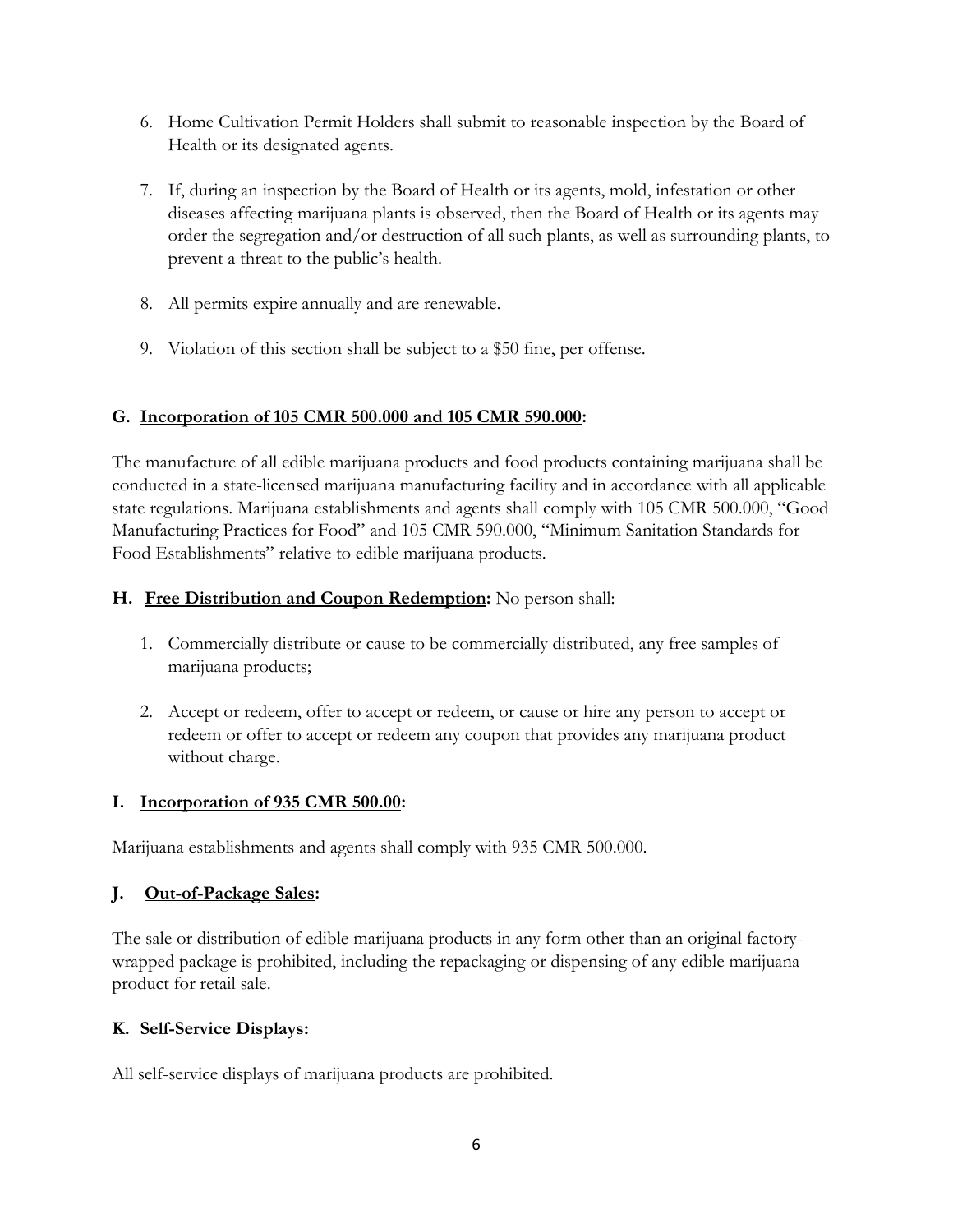#### **L. Vending Machines**:

All vending machines containing marijuana products are prohibited.

#### **M. Marijuana Accessories:**

Marijuana accessories, as defined herein, shall only be sold in marijuana establishments or adult-only tobacco stores as defined herein.

#### **N. Compliance with All Laws:**

- 1. All cultivation, processing, manufacturing, delivery, sale and use of marijuana shall be conducted in compliance with all laws, ordinances, regulation or policies applicable to similar activities. This shall include, but not be limited to compliance with food service permit requirements, secondhand smoke regulations, electronic cigarette regulations, nuisance laws and all requirements associated with zoning and other local permitting.
- **2.** In no instance shall a Marijuana Operating permit be issued to any establishment within a radius of five hundred feet of a public or private school, daycare center, or any facility in which children commonly congregate. The 500-foot distance under this section shall be measured in a straight line from the nearest point of the facility in questions to the nearest point of the facility in question to the nearest point of the proposed Marijuana Establishment.
- **3.** The cultivation, processing, manufacturing, delivery, sale and use of marijuana shall not exempt any person or entity from complying with all state and local laws, ordinances, bylaws, regulations and policies. Violation of any other such law shall constitute a violation of this regulation and be subject to the fines and penalties described herein. Nothing in this regulation gives any immunity under federal law or poses an obstacle to federal enforcement of federal law.
- **4.** A marijuana establishment shall submit a security plan, as part of the Board of Health Permit application, for review to the City of Lynn Board of Health detailing all security measures taken to ensure patient, consumer and community safety and eliminate unauthorized access to the premises.
- **5.** Unless specified by any other state or local requirement or agreement as to the hours of operation of a marijuana establishment, the City of Lynn Board of Health, in consultation with the City of Lynn Police Department, and other City of Lynn officials and departments set limitations on the hours of operation of any marijuana establishment.
- **6.** The City of Lynn Board of Health may require the distribution of additional educational materials in marijuana establishments.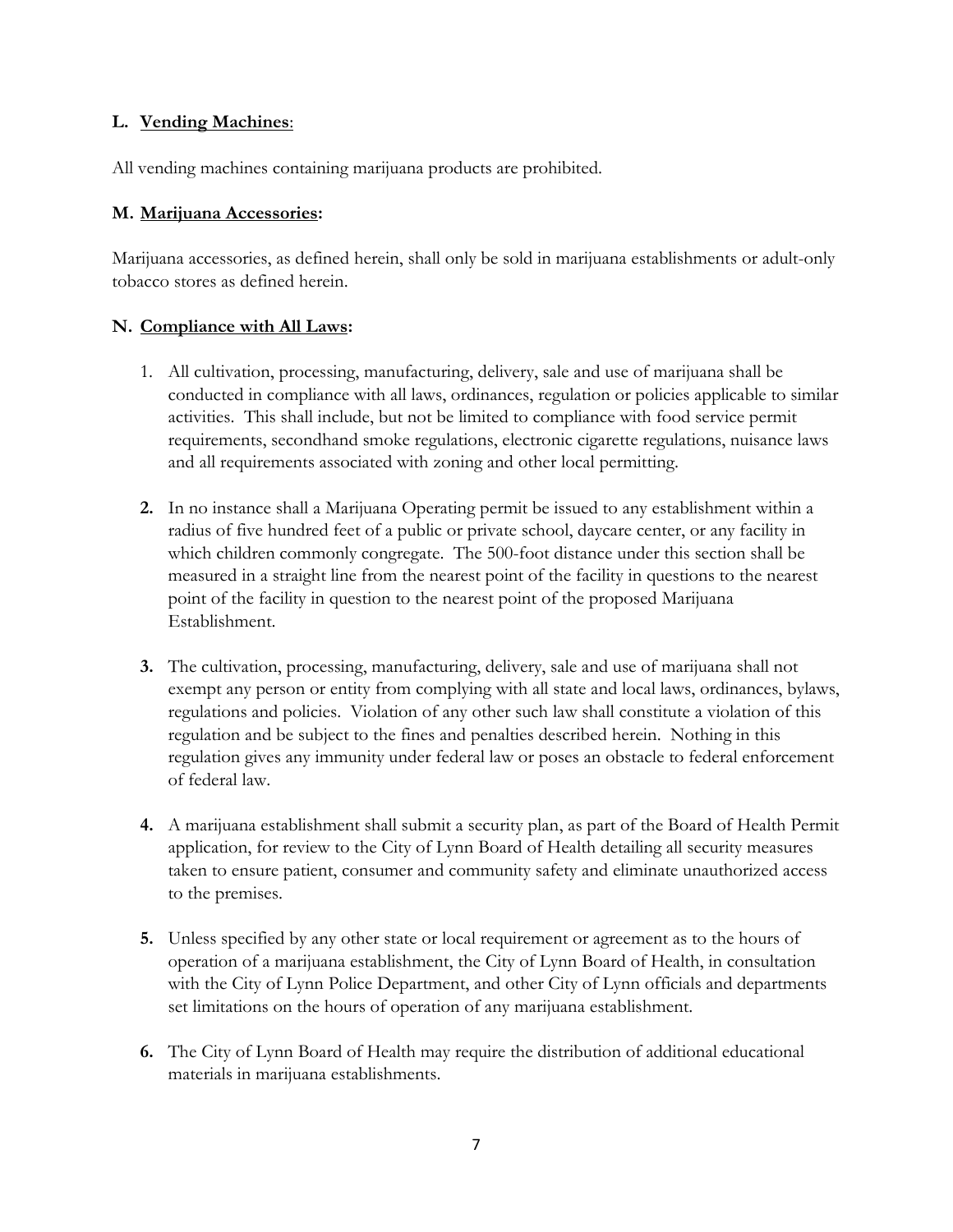#### **O. Enforcement and Penalties:**

- 1. Authority to inspect marijuana establishments for compliance and to enforce this regulation shall be held by the City of Lynn Board of Health, its designees and the City of Lynn Police Department.
- 2. Any person may register a complaint under this regulation to initiate an investigation and enforcement with the City of Lynn Board of Health and its designees. Unscheduled compliance inspections shall be conducted at a minimum of three inspections annually.
- 3. If permissible by local bylaws or ordinance, any fines or fees collected under this regulation shall be used for the administration and enforcement of this regulation and/or for any activities incidental to the regulation of the operation of marijuana establishments and the sale and use of marijuana.
- 4. It shall be the responsibility of the Marijuana Operation Permit holder and/or business agent to ensure compliance with all applicable sections of this regulation. Any marijuana establishment found to be in violation of the provisions of these regulations may receive a written warning citation, a fine, a Marijuana Operation Permit suspension, or a Marijuana Operation Permit revocation.
- 5. Any Marijuana Agent Permit holder found to be in violation of the provisions of these regulations shall receive a fine of \$300 per offense, and may be subject to a Marijuana Agent Permit suspension, or a Marijuana Agent Permit revocation.
- 6. Any Home Cultivation Permit holder found to be in violation of the provisions of these regulations may receive a written warning, a fine, a Home Cultivation Permit suspension, or a Marijuana Agent Permit revocation.
- 7. Any permit holder or any person or entity charged with violation of any provision of this regulation shall receive a notice of violation from the City of Lynn Board of Health or its designated agent. Unless waived by the permit holder, the Board of Health shall conduct a hearing to determine the facts of the violation, the appropriate corrective actions, the terms of suspension, if any, and/or issue a permit revocation order.
- 8. Prior to issuing any suspension or revocation, the permit holder shall be provided a notice of the intent to suspend or revoke a permit, which notice shall contain the reasons therefor and establish a time and date for a hearing which date shall be no earlier than 7 days after the date of said notice. The permit holder shall have an opportunity to be heard at such hearing and shall be notified of the Board of Health's decision and the reasons therefor in writing. After a hearing, the City of Lynn Board of health may suspend or revoke the permit if the Board of Health finds that a violation of this regulation occurred.